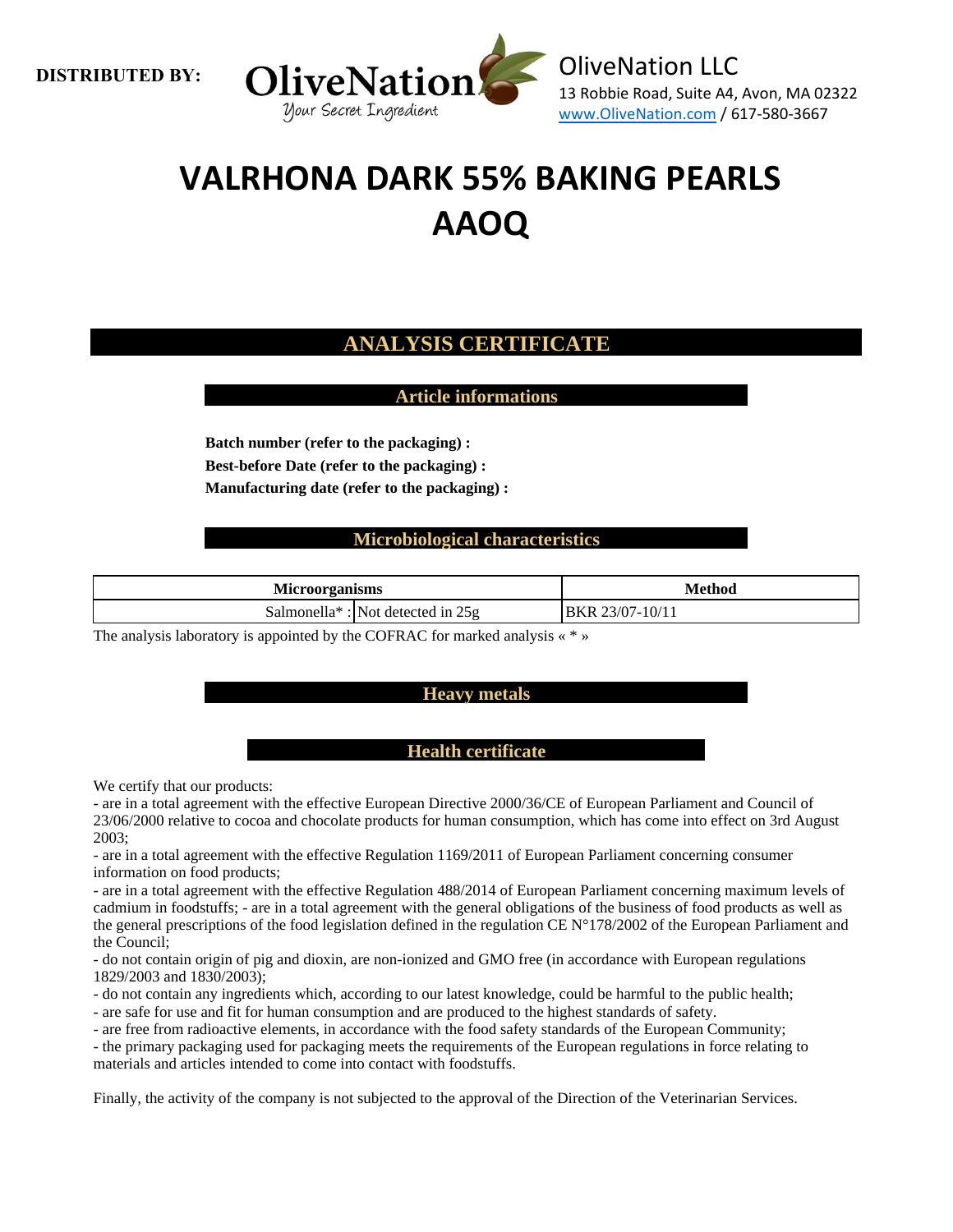**DISTRIBUTED BY:** 



## **VALRHONA DARK 55% BAKING PEARLS AAOQ**

**PRODUCTION INFORMATION**

**Description**

**Chocolate pearls made from Valrhona 55% cocoa dark chocolate add chocolaty flavor to inclusions.**

**Legal name & Ingredients list**

**Dark chocolate drops (55% cocoa minimum,pure cocoa butter).**

Ingredients list:

cocoa (cocoa beans, cocoa butter), sugar, whole MILK powder, emulsifier: SOY lecithin, natural vanilla extract

| <b>Allergens</b>                                  |                   |  |  |  |  |
|---------------------------------------------------|-------------------|--|--|--|--|
| <b>Contains:</b>                                  | May contain:      |  |  |  |  |
| milk, soya                                        | gluten, nuts, egg |  |  |  |  |
|                                                   |                   |  |  |  |  |
| <b>Composition</b>                                |                   |  |  |  |  |
| cocoa 55% (cocoa beans 39.2%, cocoa butter 15.8%) |                   |  |  |  |  |
| sugar $41.4\%$                                    |                   |  |  |  |  |
| whole MILK powder 3.1%                            |                   |  |  |  |  |
| emulsifier: SOY lecithin 0.3%                     |                   |  |  |  |  |

natural vanilla extract 0.2%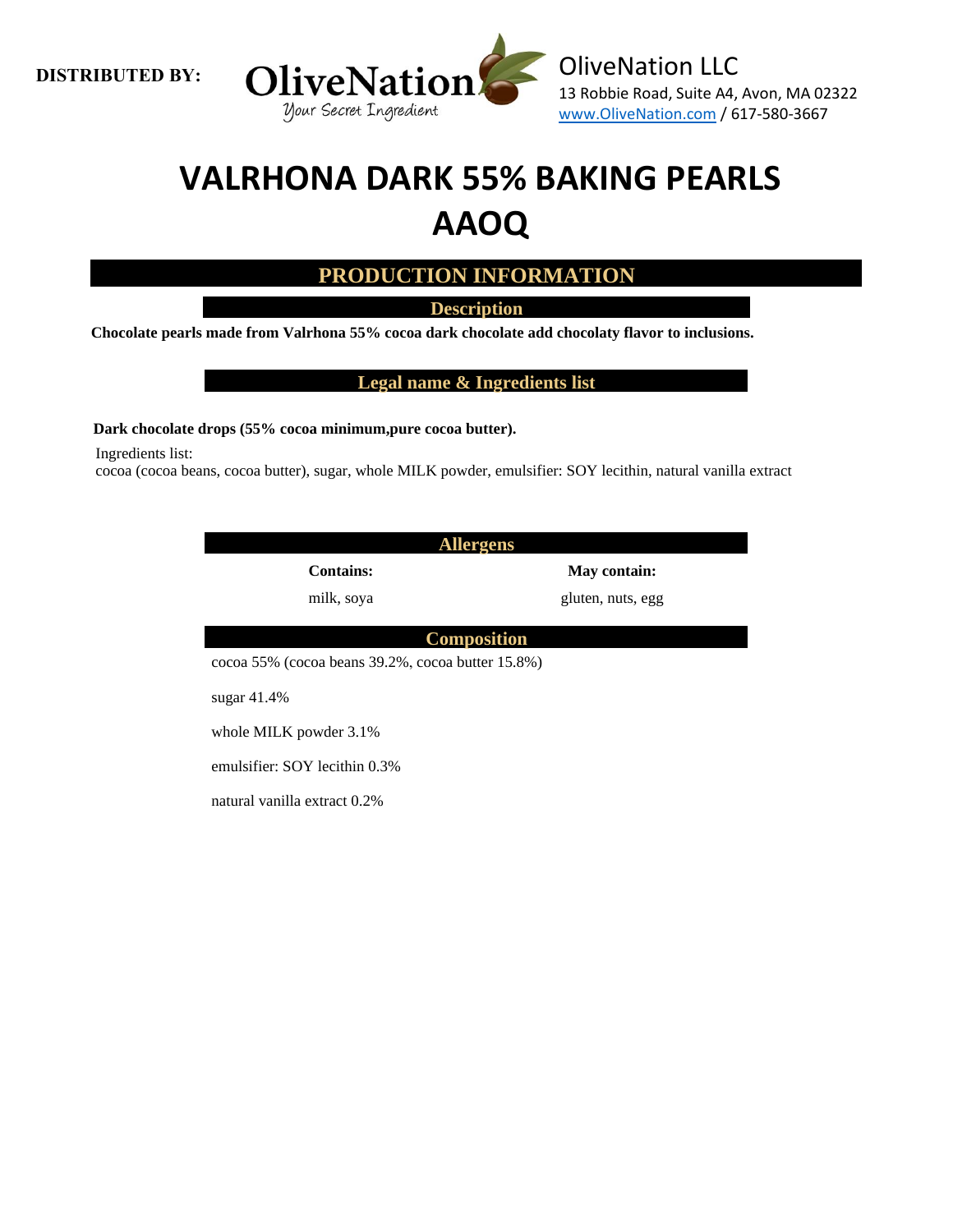

# **VALRHONA DARK 55% BAKING PEARLS AAOQ**

**Nutritional values for 100 g**

| <b>Energy</b> kcal         | 546          | kcal/100g    |
|----------------------------|--------------|--------------|
| <b>Energy kJ</b>           | 2,271        | kJ/100g      |
| Protein                    | 6.8          | g/100g       |
| $\vert \mathit{Fat} \vert$ | 35           | g/100g       |
| of which cholesterol       | 3            | mg/100g      |
| of which trans fat         | $\theta$     | g/100g       |
| of which saturated fat     | 21           | g/100g       |
| Carbohydrate               | 48           | g/100g       |
| of which sugars            | 38           | g/100g       |
| of which polyols           | $\mathbf{0}$ | g/100g       |
| of which starch            | $\mathbf{0}$ | g/100g       |
| <b>Fiber</b>               | 8.3          | g/100g       |
| <b>Salt</b>                | < 0.01       | g/100g       |
| Sodium                     | $\theta$     | g/100g       |
| Calcium                    | 50           | mg/100g      |
| <b>Iron</b>                | 4            | mg/100g      |
| Vitamin A                  | 10.5         | $\mu$ g/100g |
| Vitamin C                  | 1            | mg/100g      |
| Vitamin D                  | 0.037        | $\mu$ g/100g |
| <b>Potassium</b>           | 417          | mg/100g      |
| Alcohol (ethanol)          | $\Omega$     | g/100g       |
| Water                      | 1.2          | g/100g       |
| Ash                        | $\mathbf{1}$ | g/100g       |
| <b>Energy kcal USA</b>     | 562          | kcal/100g    |
| <b>Added sugars</b>        | 41           | g/100g       |
|                            |              |              |

**Characteristics**

| Unit size                        | 6 mm       |
|----------------------------------|------------|
| Content of cocoa butter<br>added | $16\%$     |
| Dry matter content of<br>milk    | 3 %        |
| Dairy protein content            | $1\%$      |
| Total cocoa content              | 55 %       |
| Customs code                     | 1806203090 |
| Geographic origin                | France     |